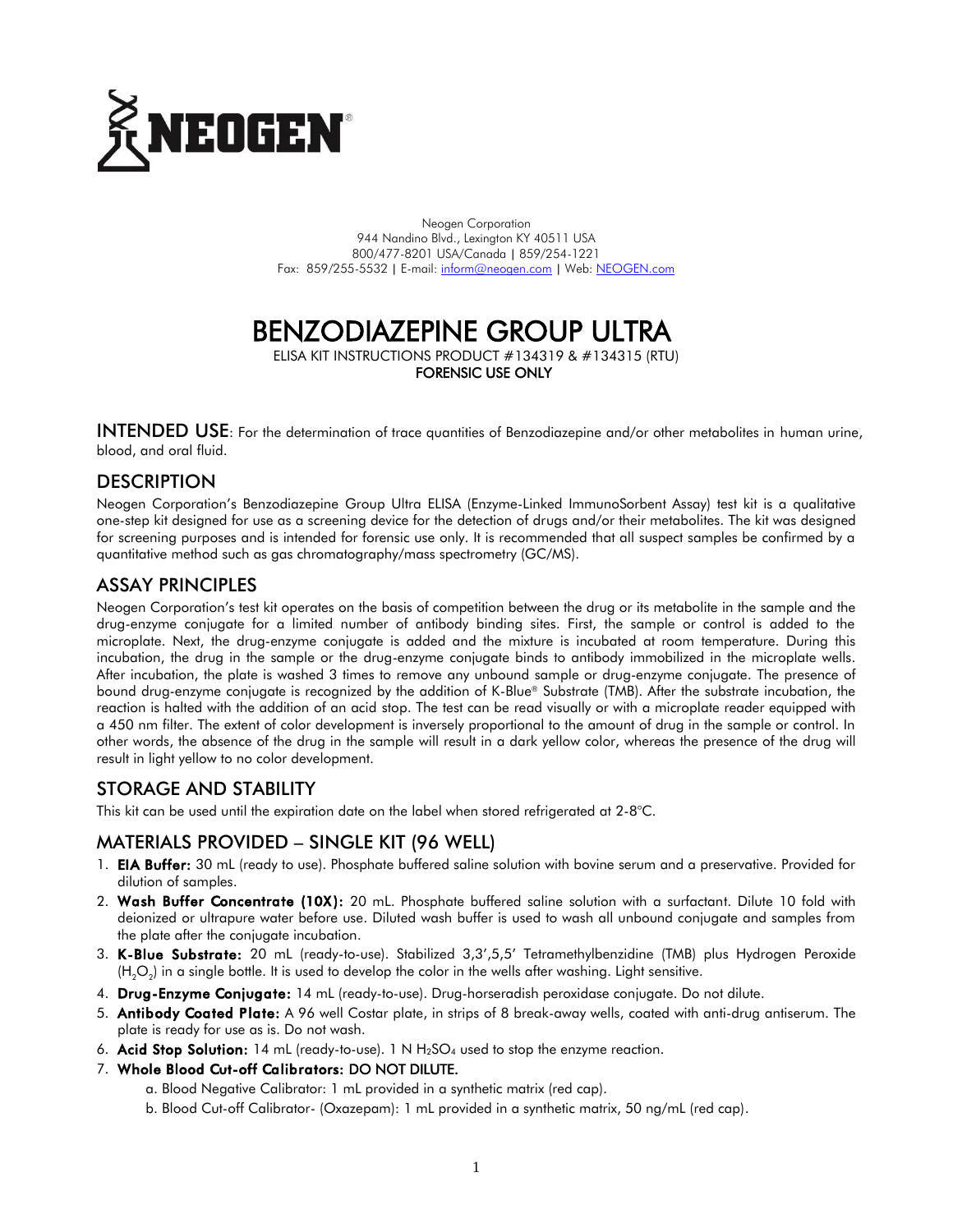#### 8. Urine Cut-off Calibrators: DO NOT DILUTE.

- a. Urine Negative Calibrator: 1 mL provided in a synthetic matrix (yellow cap).
- b. Urine Cut-off Calibrator- (Oxazepam): 1 mL provided in a synthetic matrix, 200 ng/mL (yellow cap).

#### 9. Oral Fluid Cut-off Calibrators: DO NOT DILUTE.

- a. Oral Fluid Negative Calibrator: 1 mL provided in a synthetic matrix (clear cap).
- b. Oral Fluid Cut-off Calibrator- (Oxazepam): 1 mL provided in a synthetic matrix, 50 ng/mL (clear cap).

## MATERIALS PROVIDED – BULK KIT (480 WELL)

- 1. EIA Buffer: 200 mL (ready-to-use). Phosphate buffered saline solution with bovine serum and a preservative. Provided for dilution of samples.
- 2. Wash Buffer Concentrate (10X): 100 mL. Phosphate buffered saline solution with a surfactant. Dilute 10 fold with deionized or ultrapure water before use. Diluted wash buffer is used to wash all unbound conjugate and samples from the plate after the conjugate incubation.
- 3. K-Blue Substrate: 100 mL (ready-to-use). Stabilized 3, 3', 5, 5' Tetramethylbenzidine (TMB) plus Hydrogen Peroxide (H $_{2}$ O $_{2}$ ) in a single bottle. It is used to develop the color in the wells after washing. Light sensitive.
- 4. Drug-Enzyme Conjugate: 5 x 14 mL (ready-to-use). Drug-horseradish peroxidase conjugate. Do not dilute.
- 5. Antibody Coated Plate: 5 x 96 well Costar plates, in strips of 8 break-away wells, coated with anti-drug antiserum. The plates are ready for use as is. Do not wash.
- 6. Acid Stop Solution: 90 mL (ready to use). 1 N  $H_2SO_4$  used to stop the enzyme reaction.

#### 7. Whole Blood Cut-off Calibrators: DO NOT DILUTE.

- a. Blood Negative Calibrator: 1 mL provided in a synthetic matrix (red cap).
- b. Blood Cut-off Calibrator- (Oxazepam): 1 mL provided in a synthetic matrix, 50 ng/mL (red cap).

#### 8. Urine Cut-off Calibrators: DO NOT DILUTE.

- a. Urine Negative Calibrator: 1 mL provided in a synthetic matrix (yellow cap).
- b. Urine Cut-off Calibrator- (Oxazepam): 1 mL provided in a synthetic matrix, 200 ng/mL (yellow cap).

#### 9. Oral Fluid Cut-off Calibrators: DO NOT DILUTE.

- a. Oral Fluid Negative Calibrator: 1 mL provided in a synthetic matrix (clear cap).
- b. Oral Fluid Cut-off Calibrator- (Oxazepam): 1 mL provided in a synthetic matrix, 50 ng/mL (clear cap).

## MATERIALS NEEDED BUT NOT PROVIDED

- 1. Deionized water.
- 2. Precision pipettes that range from 10  $\mu$ L 1000  $\mu$ L and disposable tips.
- 3. Graduated cylinder to dilute and mix wash buffer.
- 4. Plate cover or plastic film to cover plate during incubation.
- 5. Clean glassware (i.e. test tubes) to dilute samples.
- 6. Microplate reader with a 450 nm filter.

# OPTIONAL MATERIALS

1. Microplate shaker.

## PRECAUTIONS AND NOTES

- 1. DO NOT use kits or components beyond expiration date.
- 2. **DO NOT** mix conjugates and plates from different kit lots.
- 3. DO NOT pipette reagents by mouth.
- 4. Pour K-Blue Substrate out of the bottle into a clean reservoir. To prevent contamination of the substrate, DO NOT pipette out of the bottle.
- 5. All specimens should be considered potentially infectious. Exercise proper handling precautions.
- 6. Keep plate covered except when adding reagents, washing or reading.
- 7. Kit components should be refrigerated at all times when not in use.
- 8. Keep the cut-off calibrators stored at 2-8°C.
- 9. Use aseptic technique when opening and removing reagents from vials and bottles.
- 10.DO NOT smoke, eat or drink in areas where specimens or reagents are being handled.
- 11.Do not substitute DI water for the wash step of this protocol. Use only Neogen's wash buffer.
- 12.Sodium Azide concentrations at 0.01 % or less should not interfere with the assay.
- 13.Do not reuse wells, they are for one use only.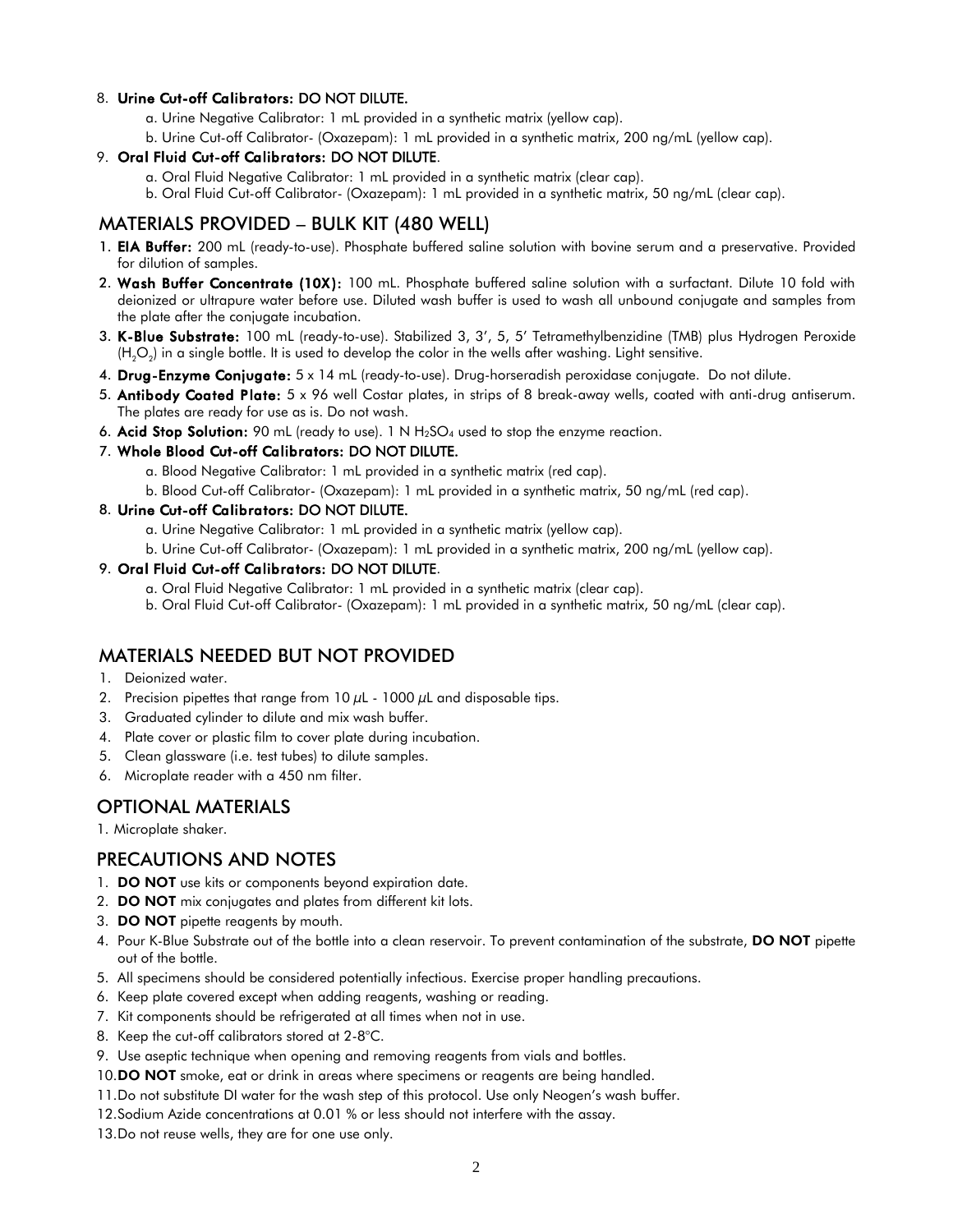# PROCEDURAL NOTES

- 1. Desiccant bag must remain in zip lock bag with unused strips. Keep zip lock pouch sealed when not in use to maintain a dry environment.
- 2. Use clean pipette tips for the buffer, drug-enzyme conjugate, calibrators and samples.
- 3. Before pipetting a reagent, rinse the pipette tip three times with that reagent.
- 4. When pipetting into the wells, DO NOT allow the pipette tip to touch the inside of the well or any of the reagent already inside the well. This may result in cross contamination.
- 5. Calibrators and samples should be assayed in duplicate.
- 6. Before substrate addition, wipe the outside bottom of the wells with a lint-free wiper to remove dust and fingerprints.
- 7. Gently mix specimens and reagents before use. Avoid vigorous agitation.

## SAMPLE TREATMENT

Recommended minimum sample dilutions are listed below. These dilutions may change based on your laboratory's determination. All sample dilutions should be made in Neogen's EIA Buffer.

- a. Urine: A dilution of 1:10 (i.e. 1 part sample to 9 parts provided EIA buffer) is required for optimal assay performance against the provided urine calibrators (yellow caps). The assay has been optimized, however, it can be used for running sexual assault urine samples by modifying the sensitivity of the assay. Please contact your Neogen Representative for assistance.
- b. Whole blood: A dilution of 1:5 (i.e. 1 part sample to 4 parts provided EIA Buffer) is required for optimal assay performance against the provided whole blood calibrators (red caps). Please contact your Neogen Representative for assistance.
- c. Oral Fluid: A dilution of 1:5 (i.e. 1 part sample to 4 parts provided EIA Buffer) is required for optimal assay performance against the provided oral fluid calibrators (clear caps). A centrifugation step may be used to spin down the particulate matter prior to dilution. Please contact your Neogen Representative for assistance.
- d. Other Forensic sample types: Please contact your Neogen Representative for assistance.

# TEST PROCEDURES

The following test procedures can be run manually or on an automated instrument. Please contact your Neogen representative for assistance with protocols for automated instruments.

- 1. Determine the number of wells to be used.
- 2. Gently mix the ready to use conjugate solution by inversion. Do not vortex. Store unused conjugate at 2-8°C.
- 3. Choose the appropriate Neogen calibrators to be used with your sample type. Do not dilute the calibrators provided by Neogen.
- 4. Add 10 µL of sample, Neogen calibrators or laboratory calibrators to the appropriate wells in duplicate. Please contact your Neogen Representative with assistance concerning assay protocol and sample treatment changes.
- 5. Add 100 µL of the ready to use drug-enzyme conjugate to each well. For manual runs use 8-channel pipetter or 12channel pipetter for rapid addition.
- 6. For manual runs, mix by gently shaking plate. A microplate shaker may be used.
- 7. Cover plate with plastic film or plate cover and incubate at room temperature for 45 minutes.
- 8. During the conjugate incubation, dilute concentrated wash buffer 10 fold with deionized water (i.e. 20 mL of concentrated wash buffer plus 180 mL of deionized water). Mix thoroughly. Diluted wash buffer is stable for 5 days at room temperature or 7 days at 2-8°C.
- 9. Once the incubation is complete, dump or aspirate the liquid from the wells. Tap the plate on a clean lint-free towel to remove any remaining liquid in the wells.
- 10. Wash each well with 300 µL of diluted wash buffer. Manual Wash: For manual wash procedures repeat for a total of 3 washings, invert and tap dry the plate following each step. After completing the last wash step wipe the bottom of the wells with a lint-free towel to remove any liquid on the outside of the wells. Automated Wash: If an automated plate washer is used wash the plate for a total of 5 washings with 300 µL of diluted wash buffer. It is important for the automated washer to conduct a final aspirate cycle to eliminate residual amounts of wash buffer. Residual amounts of buffer in the wells will affect assay performance. Note: DI water should never be used for the plate wash.
- 11. Add 100  $\mu$ L of the K-Blue Substrate to each well. For manual runs, use a multi-channel pipetter for best results.
- 12. Incubate at room temperature for 30 minutes.
- 13. Add 100 µL of the Acid Stop (1N H<sub>2</sub>SO<sub>4</sub>) to each well to stop enzyme reaction. Mix gently before measuring absorbance. For automated systems a 10 second shake is sufficient. Measure the absorbance at a wavelength of 450 nm. Wells should be read within 2 hours of stopping the reaction.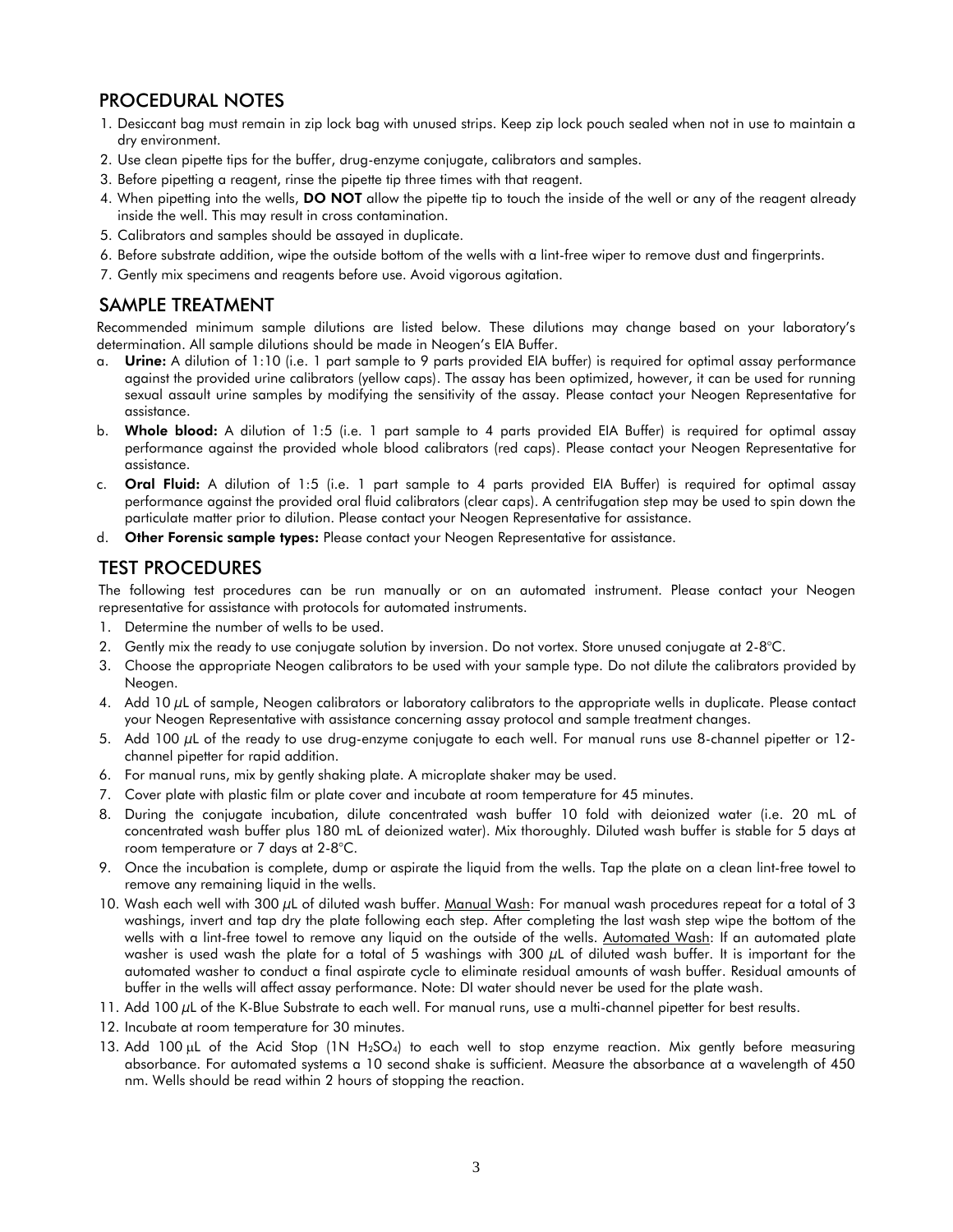# STANDARD CURVE IN EIA BUFFER



#### SENSITIVITY

## Compound I-50 in EIA Buffer

Oxazepam 6.30 ng/mL

The term I-50 is used to define the sensitivity of the test. This number is derived from a standard curve generated with the drug in EIA Buffer. The drug concentration that shows 50% less color activity than the zero standard is considered to be the I-50.

# **SPECIFICITY**

|                          | Compound      | Oxazepam    |            |
|--------------------------|---------------|-------------|------------|
|                          | Concentration | Equivalents | % Cross-   |
| Compound                 | (ng/mL)       | (ng/mL)     | Reactivity |
| Oxazepam                 | 6.3           | 6.30        | 100        |
| Nordiazepam              | 3.5           | 6.30        | 179        |
| Nimetazepam              | 4.0           | 6.30        | 159        |
| Estazolam                | 4.1           | 6.30        | 154        |
| Clobazam                 | 4.3           | 6.30        | 146        |
| Bromazepam               | 4.5           | 6.30        | 142        |
| Diazepam                 | 4.5           | 6.30        | 142        |
| Etizolam                 | 4.5           | 6.30        | 140        |
| Pyrazolam                | 4.6           | 6.30        | 137        |
| Clorazepate              | 4.8           | 6.30        | 132        |
| Alphahydroxyalprazolam   | 4.8           | 6.30        | 132        |
| Medazepam                | 4.9           | 6.30        | 129        |
| Clonazolam               | 5.2           | 6.30        | 122        |
| Flubromazepam            | 5.4           | 6.30        | 118        |
| Nitrazepam               | 5.4           | 6.30        | 117        |
| Triazolam                | 5.6           | 6.30        | 113        |
| Alprazolam               | 5.7           | 6.30        | 112        |
| Flualprazolam            | 5.7           | 6.30        | 112        |
| Desalkylflurazepam       | 5.7           | 6.30        | 111        |
| Lormetrazepam            | 5.8           | 6.30        | 109        |
| Flunitrazolam            | 5.9           | 6.30        | 107        |
| Tetrazepam               | 6.1           | 6.30        | 104        |
| Diclazepam               | 6.2           | 6.30        | 103        |
| 2-Hydroxyethylflurazepam | 6.3           | 6.30        | 101        |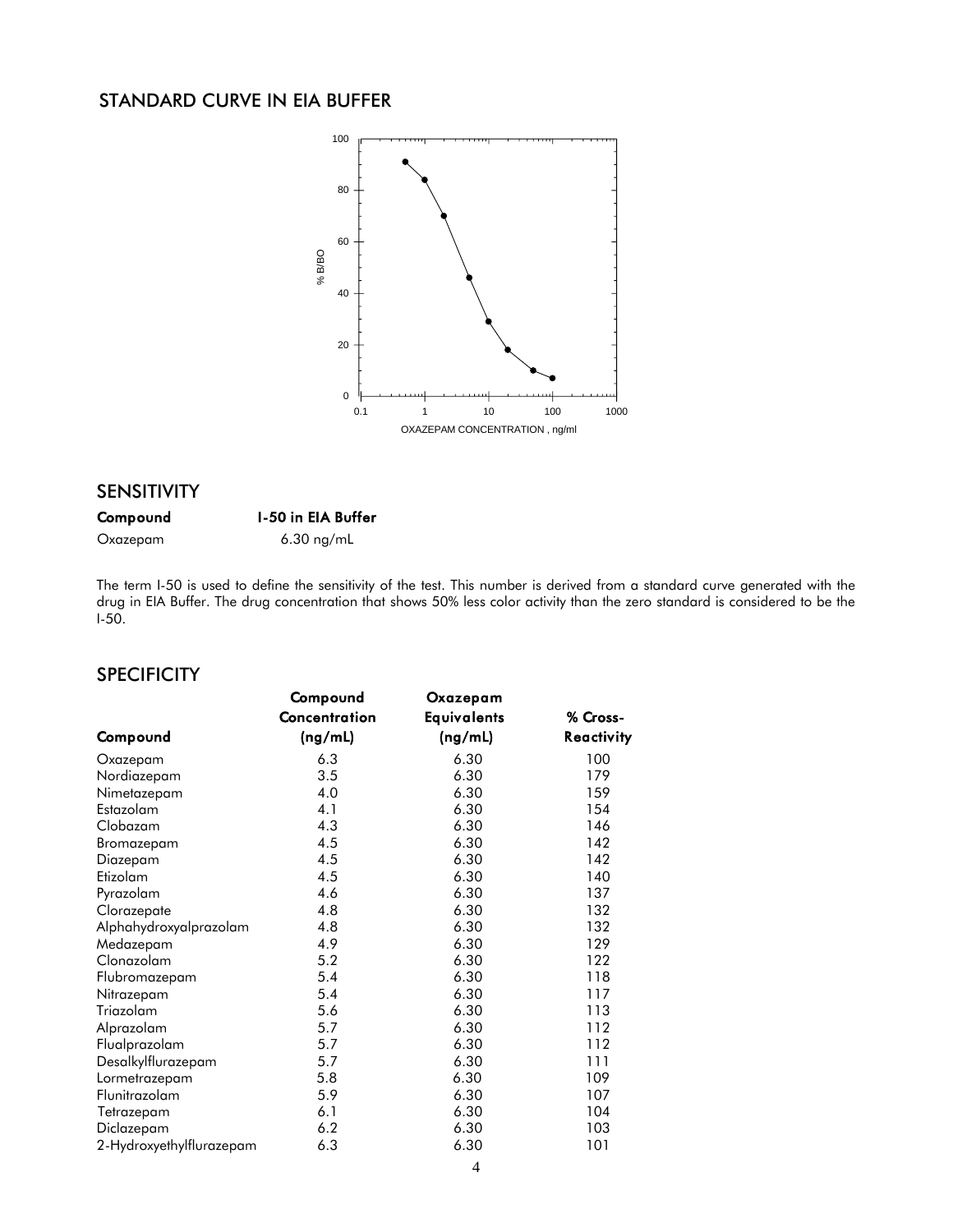| Flurazepam               | 6.3  | 6.30 | 99             |
|--------------------------|------|------|----------------|
| Lorazepam                | 6.4  | 6.30 | 99             |
| Alphahydroxytriazolam    | 6.5  | 6.30 | 97             |
| Temazepam                | 6.6  | 6.30 | 96             |
| N-Desmethylflunitrazepam | 6.8  | 6.30 | 93             |
| Clonazepam               | 6.8  | 6.30 | 93             |
| Flubromazolam            | 6.9  | 6.30 | 92             |
| Flunitrazepam            | 7.0  | 6.30 | 90             |
| Delorazepam              | 7.1  | 6.30 | 90             |
| Cloniprazepam            | 7.7  | 6.30 | 82             |
| 7-Aminonitrazepam        | 8.5  | 6.30 | 75             |
| Prazepam                 | 9.0  | 6.30 | 70             |
| 7-Aminoflunitrazepam     | 9.1  | 6.30 | 70             |
| Halazepam                | 9.3  | 6.30 | 69             |
| Chlordiazepoxide         | 9.3  | 6.30 | 68             |
| Midazolam                | 10.3 | 6.30 | 62             |
| 7-Aminoclonazepam        | 10.6 | 6.30 | 60             |
| Phenazepam               | 12.0 | 6.30 | 53             |
| Meclonazepam             | 21.0 | 6.30 | 30             |
| Nifoxipam                | 46.3 | 6.30 | 14             |
| Ketazolam                | 97   | 6.30 | 7              |
| Oxaprozin                | 298  | 6.30 | $\overline{2}$ |
| Nefopam                  | 4178 | 6.30 | 0.2            |
|                          |      |      |                |

Note: Oxazepam equivalents represents 50% B/B<sub>0</sub> assay displacement in EIA Buffer.

#### *The compounds having cross-reactivity below 0.07% did not show any significant reaction up to 10µg/mL.* ALL THE FOLLOWING HAVE A CROSS-REACTIVITY <0.07%.

Acetopromazine; Acetaminophen; Acetylsalicylic Acid; E-amino-n-caproic Acid; Amitriptyline; Ascorbic Acid; Benzoic Acid; Caffeine; Chlordiazepoxide; Chlorpromazine; Clenbuterol; Codeine; Cotinine; Dexamethasone; Dextromethorphan; Diclofenac; Dimethyl Sulfoxide; Doxepin; 1R, 1S(-) Ephedrine; 1S,2R(+) Ephedrine; Erythromycin; Ethyl p-amino benzoate; Fenoprofen; Flunixin; Folic Acid; Folinic Acid; Furosemide; Gemfibrozil; Gentisic Acid; Glipizide; L-Glutamic Acid; Glutethimide; Glycopyrrolate; Heparin; Hippuric Acid; Hordenine; Hydrocortisone; Ibuprofen; Imipramine; Isoxsuprine; Lidocaine; Meperidine; Metaproterenol; Methadone; Methaqualone; Methocarbamol; Methylene Blue; Methylprednisolone; Mitragynine; Nalorphine; Naproxen; Niacinamide; Nicotine; Nortriptyline; Orphenadrine; Oxyphenbutazone; Penicillin G-Potassium; Penicillin G-Procaine; Pentoxifylline; Phenothiazine; Phenylbutazone; Polyethylene Glycol; Prednisolone; Primidone; Procainamide; Procaine; Promazine; R,R(-) Pseudoephedrine; S, S(+) Pseudoephedrine; Pyrantel; Pyrimethamine; Pyrilamine; PCP; Quinidine; Quinine; Salbutamol; Salicylamide; Salicylic Acid; Salvinorin A; Sodium Azide; Theophylline; Thiamine; Trimethoprim; Trimipramine; Uric Acid; Zolpidem.

## RESULTS INTERPRETATION

Positive Result: Samples with an absorbance less than or equal to the cut-off calibrator should be presumed positive. All positive samples should be confirmed by a quantitative method such as GC/MS.

Negative Result: Samples with an absorbance greater than the cut-off calibrator should be presumed negative.

Note: The kit was designed for screening purposes only. It is recommended that all suspect samples be confirmed by a quantitative method such as GC/MS or HPLC.

## TECHNICAL SUPPORT

For technical assistance, please contact our Technical Services Department at (859) 254-1221 or email at [techservice](mailto:techservice-toxicology@neogen.com)[toxicology@neogen.com.](mailto:techservice-toxicology@neogen.com) Representatives are available Monday – Friday from 8:00 am – 6:00 pm EST.

# COPYRIGHT

All rights reserved worldwide. No part of this publication may be reproduced, transmitted, transcribed, or stored in any information retrieval system, or translated into any human or computer language in any form or by any means (manual, electronic, mechanical, magnetic, optical, chemical, or otherwise) without expressed written permission.